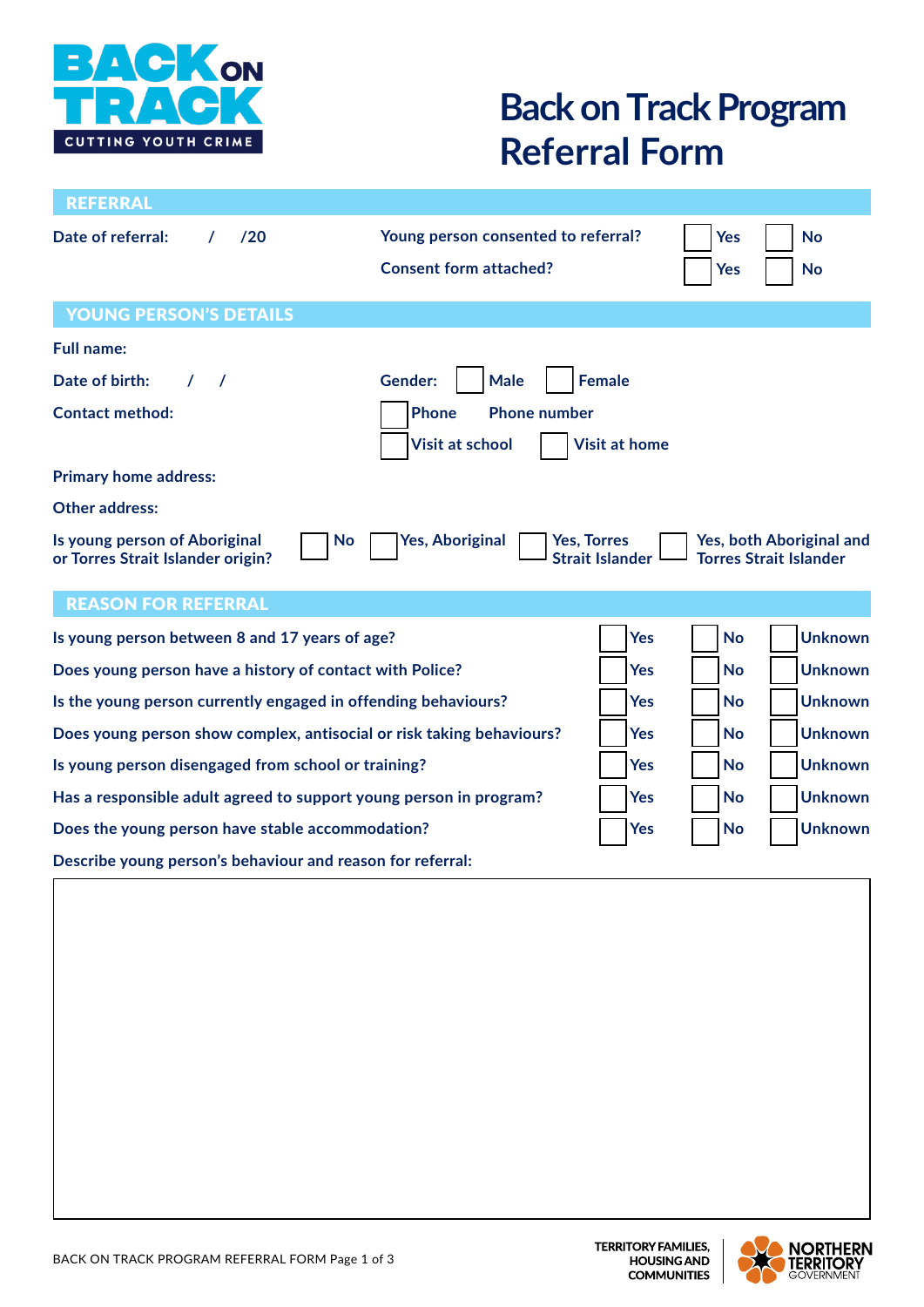#### **Are there any key supports wanted from the Back on Track program?**

*(E.g. school, work skills, health, family, culture, life skills, giving back to community, behaviour management or to work with a particular service provider etc.)*

### YOUNG PERSON'S FAMILY

#### **Family circumstances:**

*(E.g. Child in care, access restrictions, single parent or any other family information that is of relevance to the young person's referral)*

| <b>Responsible Adult 1:</b> | Name:                                                            |
|-----------------------------|------------------------------------------------------------------|
|                             | Relationship to young person:                                    |
|                             | <b>Phone number:</b>                                             |
|                             | <b>Address:</b>                                                  |
| <b>Responsible Adult 2:</b> | Name:                                                            |
|                             | Relationship to young person:                                    |
|                             | <b>Phone number:</b>                                             |
|                             | <b>Address:</b>                                                  |
| Young person lives with:    | Name/s:                                                          |
|                             | Relationship to young person:                                    |
|                             | Young person's sibling details (if known): Sibling name and age: |
|                             | <b>Sibling name and age:</b>                                     |
|                             | Sibling name and age:                                            |
|                             | <b>Sibling name and age:</b>                                     |
|                             | Sibling name and age:                                            |
|                             |                                                                  |